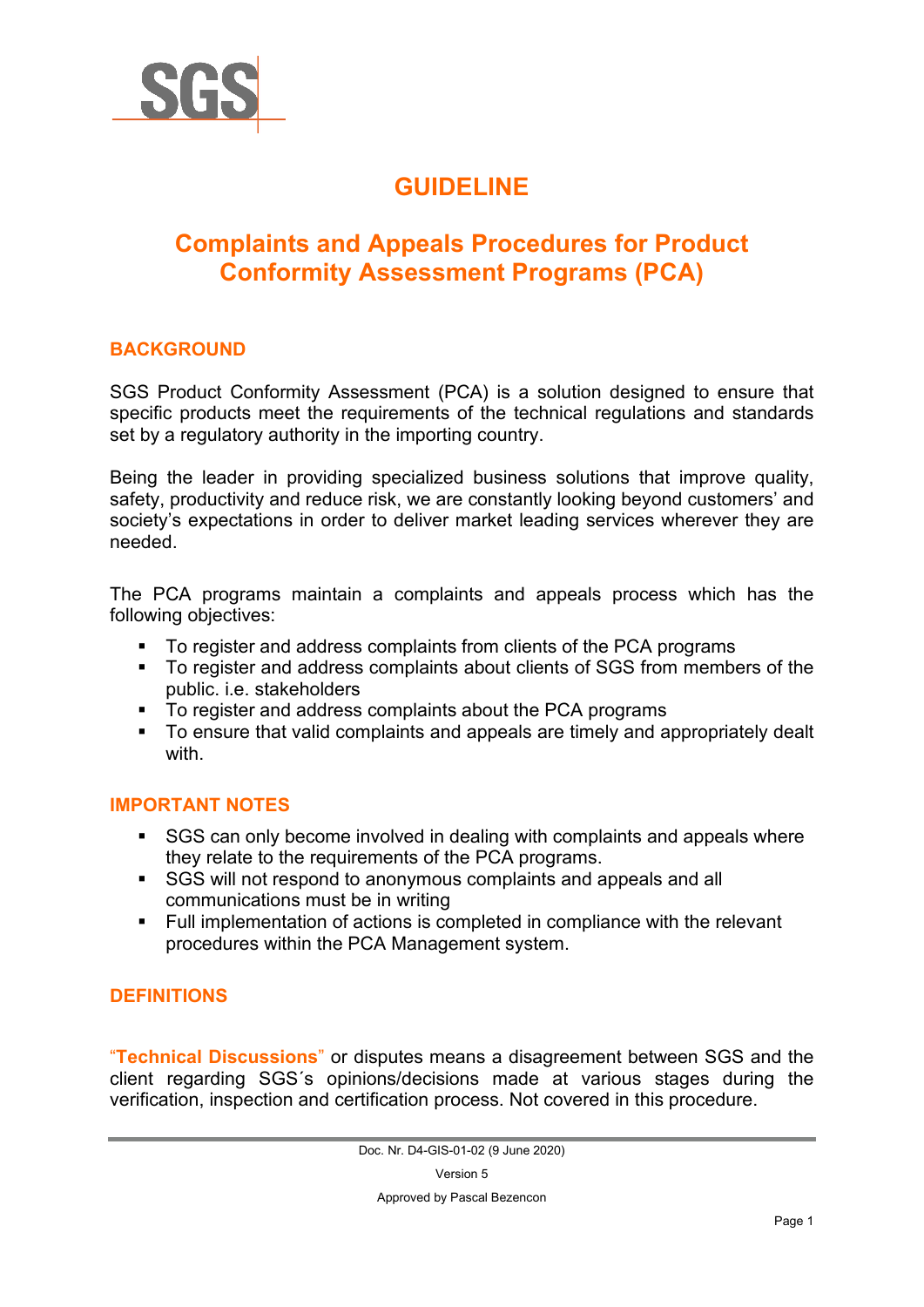

"**Complaint**" is an expression of dissatisfaction other than appeal, by any person or organization relating to the activities of the company, where a response is expected. It also addresses dissatisfaction against individuals and conduct of individuals of our organization. It may be a written or a verbal complaint.

**"Appeal"** is a request by the provider, the seller or the buyer of the inspected item for reconsideration of a decision we have made relating to that item. Therefore, any request for reconsideration of our technical decision received after the issuance of a Certificate will be considered an appeal.

#### **Note**:

For "Integrity Issues" our clients or any other stakeholders are encouraged to report any concerns or suspicion that the [Code of Integrity](http://www.sgs.com/en/Our-Company/Compliance-and-Integrity/Integrity-at-SGS.aspx) is being violated calling the integrity helpline or directly filing the report through [Report Integrity Violation.](http://www.sgs.com/en/Our-Company/Compliance-and-Integrity/Report-Integrity-Violation.aspx) The investigation and record keeping of this type of cases is responsibility of Global Legal and Compliance based at the Head Office. If the client prefers to submit the case to the local office, it will be directly sent to the Managing Director of the SGS affiliate or to the person he delegates to be responsible of the integrity violations and record will be kept in a separate file under this premises.

## **HOW TO REGISTER A COMPLAINT OR APPEAL?**

You can register a complaint or appeal by completing the form available under the [contact us](http://contact.sgs.com/global/en/?c=global&lob=Other&lng=en&f=www.sgs.com/en/our-company/about-sgs/sgs-in-brief.aspx) feature in our website which will be submitted to our concerned department.

Or, you can contact SGS local office directly and submit your complaint. Here is our [office directory.](http://www.sgs.com/en/Office-Directory.aspx)

#### **THE COMPLAINTS AND APPEAL PROCEDURE**

- It is SGS policy that complaints and appeals shall be handled within a reasonable timescale and as transparently as possible, whilst fully respecting principles and requirements of confidentiality and impartiality and will not result in any discriminatory actions.
- Address the complaint or appeal to the local SGS office (please refer to definitions to differentiate a complaint from an appeal). To assist in this process, complaints and appeals must be substantiated with objective evidence as far as possible and accurate descriptions of locations, dates and people involved.